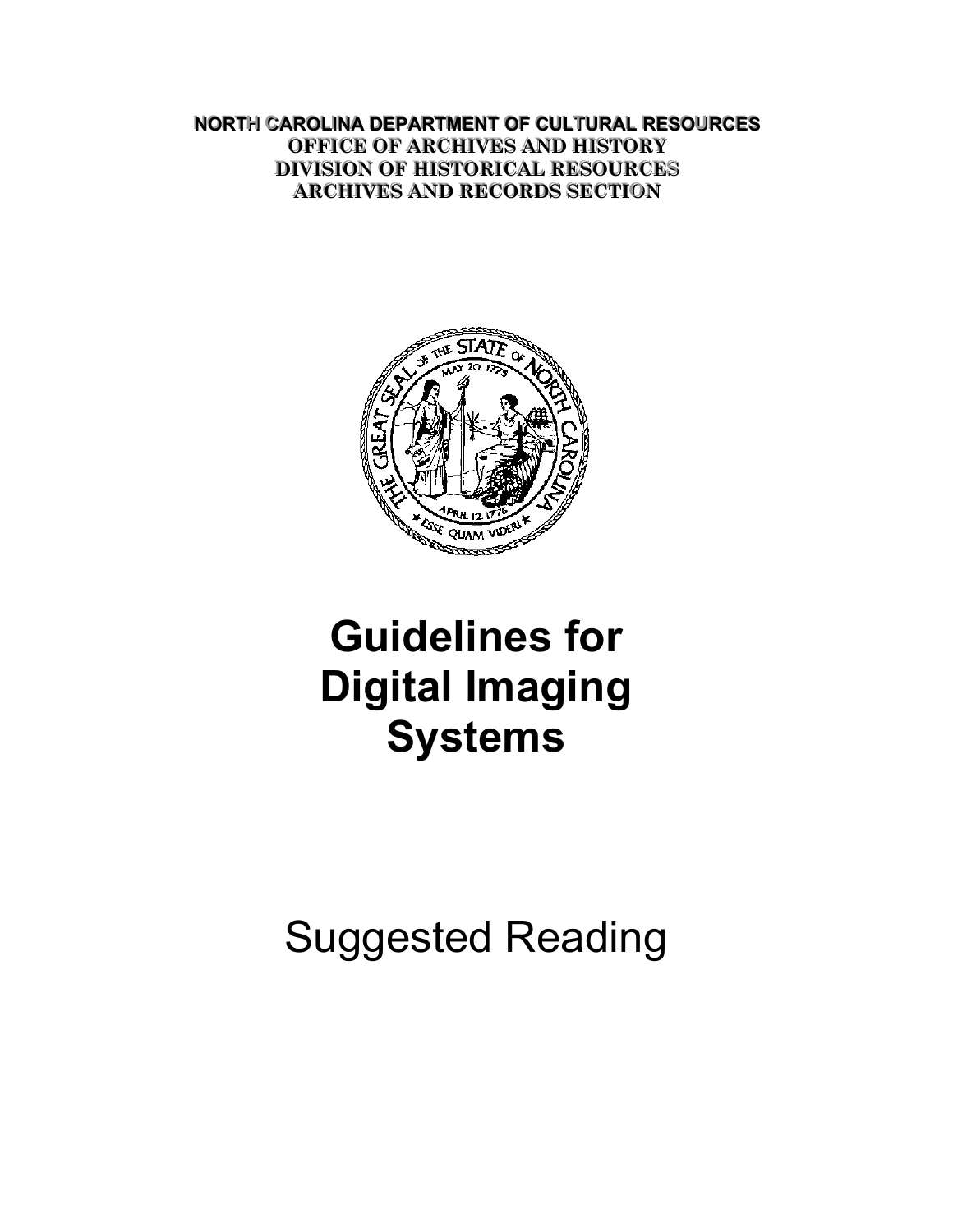## **Suggested Reading**

The Government Records Branch reviewed numerous resources while preparing these guidelines. We recommend these sources for your information gathering pursuits. We suggest that you use these sources for evaluation. However, we do not endorse any products, vendors, or claims. A note about the citations: dates appearing after Internet addresses reflect the date the material was accessed – not the date of the material.

## **Project Planning**

"Electronic Imaging Regulations Draft (Version 1)." *Nebraska Secretary of State*. <http://www.nol.org/home/SOS/RecordMgmt/electronic.htm>. (10 January 2000).

"The Electronic Information Initiative: Phase 1 Final Report A Key Success Factor in the NAL Strategic Plan." *National Agricultural Library of the United State Department of Agriculture.* 

http://www.nalusda.gov/services\_and\_products/other\_nal\_products/eii/ex ecsumm.html #contents. (30 December 1999).

"Electronic Recordkeeping Documenting the Future: Policy and Strategies for Electronic Recordkeeping in the New South Wales Public Sector." *Government of New South Wales, Australia.*  <http://www.records.nsw.gov.au/publicsector/erk/dtf/tofcont.htm>. (29 December 1999).

"Electronic Records Draft Guidelines." Mississippi Department of Archive & History. [http://www.mdah.state.ms.us/arlib/erglnav.html.](http://www.mdah.state.ms.us/arlib/erglnav.html) (4 January 2000).

"Electronic Records Standards and Procedures: State Agency Bulletin Number One"

*Texas State Library and Archives Commission.*  <http://www.tsl.state.tx.us/SLRM/st1.html>. (3 January 2000).

"Guidelines for the Use of Digital Imaging Technologies for Long-Term Government Records in Alabama." *Alabama Department of Archives and History*. [http://www.archives.state.al.us/ol\\_pubs/digital.html](http://www.archives.state.al.us/ol_pubs/digital.html). (19 November 1999).

"Guidelines for Determining if a Stand-Alone Imaging System is the Best Choice for You." *New York State Archives and Records Administration*. [http://www.sara.nysed.gov/pubs/local-pub/standalo2.htm.](http://www.sara.nysed.gov/pubs/local-pub/standalo2.htm) (16 August 1999).

"Kansas Electronic Records Management Guidelines." *Kansas State Historical Society.* <http://www.kshs.org/archives/ermguide.htm>. (21 December 1999). Digital Imaging Guidelines Suggested Reading 24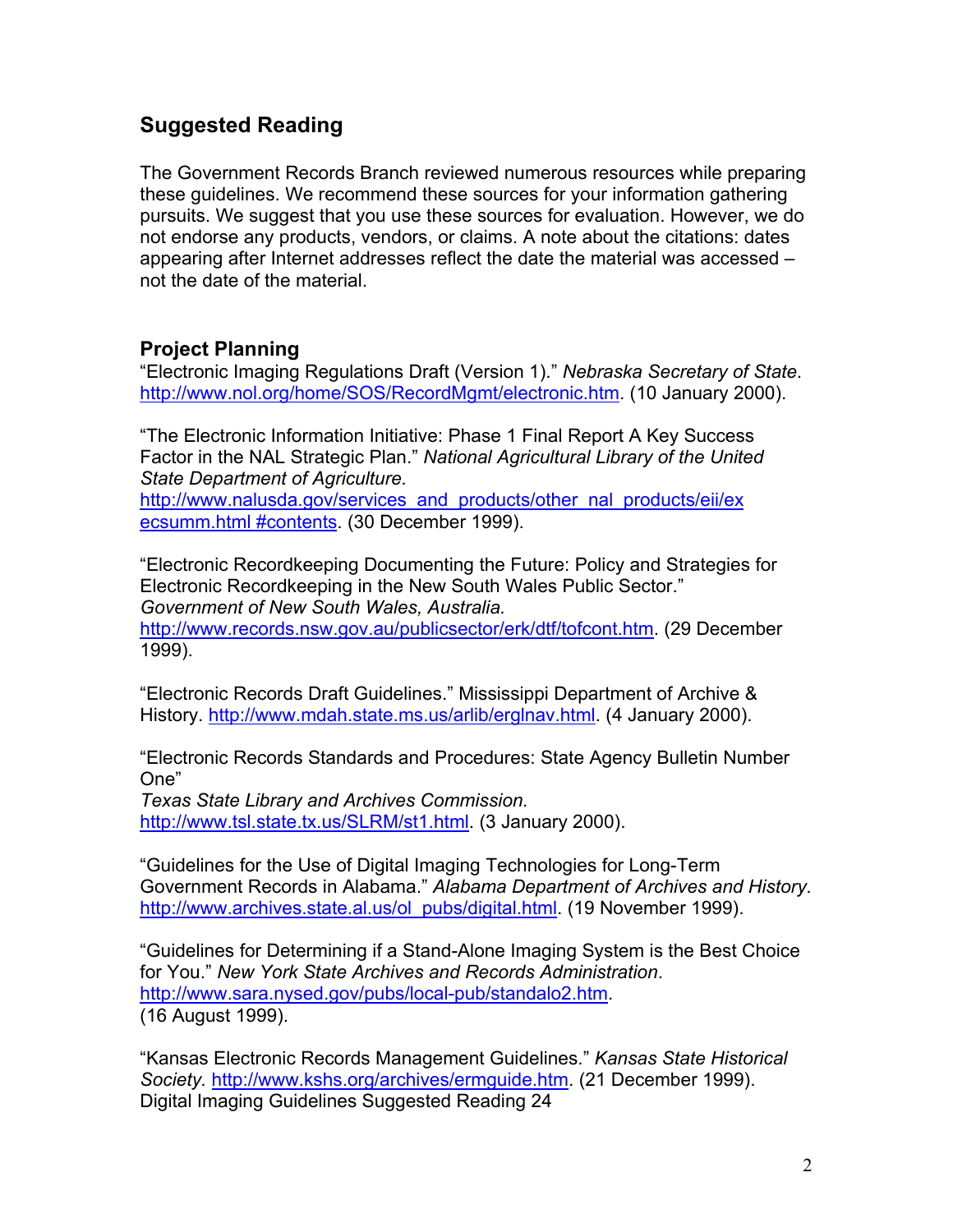Lynn, M. Stuart. "Appendix M: Delaware Public Archives Policy Statement and Guidelines: Optical Imaging Systems." *Delaware Public Archives Records Management Program* 

*h*[ttp://www.archives.lib.de.us/recman/policy/OPTICAL.html](http://www.archives.lib.de.us/recman/policy/OPTICAL.html). (30 December 1999).

"Management, Appraisal and Preservation of Electronic Records Volume 1: Principles." *Public Record Office, The National Archives: United Kingdom*. <http://www.pro.gov.uk/recordsmanagement/eros/guidelines/default.htm>. (1 February 2000).

McInnes, Sally. "Electronic Records: the New Archival Frontier?" *Journal of the Society of Archivists.* Vol. 19, Issue 2 (October 98): 211. "Model Guidelines for Electronic Records." *Delaware Public Archives Records Management Program.* [http://www.archives.lib.de.us/recman/.](http://www.archives.lib.de.us/recman/) (30 December 1998).

National Archives and Records Administration and National Association of Government Archives and Records Administrators. "Digital Imaging and Optical Storage Systems: Guidelines for State and Local Agencies." *Report*. (December 1991).

### **Digital Imaging Technologies**

"The ABC's of RAID." *Adaptec, Inc.*  [http://www.adaptec.com/products/guide/abcraid.html.](http://www.adaptec.com/products/guide/abcraid.html) (2 December 1999).

"The ABC's of SCSI." *Adaptec, Inc*  [http://www.adaptec.com/tools/abcs\\_scsi.html.](http://www.adaptec.com/tools/abcs_scsi.html) (3 January 2000).

AIIM TR17-1989. "Facsimile and Its Role in Electronic Imaging." *Association for Information and Image Management*. (1989).

Brown, Wayne C. and Barry J. Shepherd. *Graphics File Formats: Reference and Guide*. Greenwich, Connecticut: Manning (Prentice Hall). 1995.

Chambers, Scott. "I/O Technology Comparison." *Adaptec, Inc*. [http://www.adaptec.com/technology/whitepapers/iotechcomparison.html.](http://www.adaptec.com/technology/whitepapers/iotechcomparison.html) (13 January 2000).

"Digital Imaging and Optical Digital Data Disk Storage Systems, Long Term Access Strategies for Federal Agencies." *The Technology Research Staff, The National Archives*. (July 1994).

Dollar, Charles M. "Selecting Storage Media for Long-Term Access to Digital Records." *The Information Management Journal* 33, no. 3 (July 1999): 36.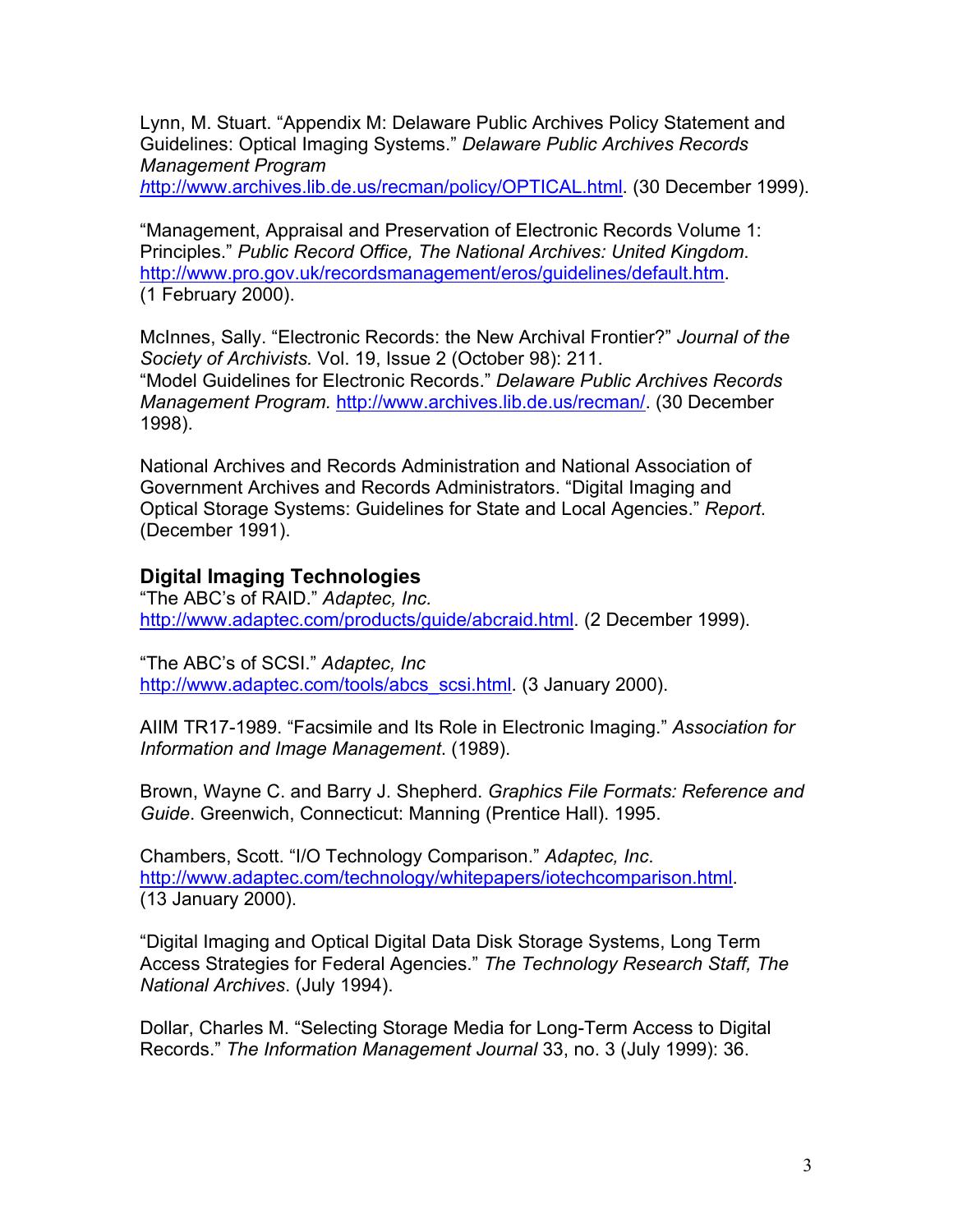Fleischhauer, Carl. "Digital Formats for Content Reproduction." *Library of Congress.* [http://memory.loc.gov/ammem/formats.html.](http://memory.loc.gov/ammem/formats.html) (1 February 2000).

Georgis, Steven. "The Advantages of Helical-Scan Over Linear Recording Technology." *MammothTape Technology*  <http://www.mammothtape.com/home/mtrely.html>. (6 January 2000). "Hardware or Software Based RAID, Which Solution is Best for You?" *Adaptec, Inc.*  [http://www.adaptec.com/technology/whitepapers/raid\\_hw\\_sw01.html](http://www.adaptec.com/technology/whitepapers/raid_hw_sw01.html). (2 December 1999).

Hodge, Gail and Carroll, Bonnie C. *Digital Electronic Archiving: The State of the Art and the State of the Practice.* Report. Information International Associates, Inc. Oak Ridge, TN. 26 April 1999. [http://www.icsti.org/icsti/99ga/digarch99\\_TOCP.pdf.](http://www.icsti.org/icsti/99ga/digarch99_TOCP.pdf) (3 February 2000).

"Improving Electronic Document Management." *IESC's Electronic Data Management Subcommittee.* (3 February 2000).

"Information Leaflet #13: Public Records Stored As Digital Images: Policy Statement and Recommended Practices." *South Carolina Department of Archives and History, Archives and Records Management Division. <http://www.state.sc.us/scdah/leaflet13.pdf>* (30 December 1999).

"Informix and RAID, a Discussion Document." *Baydel*. <http://www.baydel.com/informix.html>. (18 November 1999). "Let's Talk about SCSI." *Adaptec, Inc.* http://adaptec.com/tools/talk\_scsi.html. (2 December 1999).

"Linking Applications and Images, What is TWAIN?" *Hewlett-Packard Company*. http://www.hp.com/cposupport/scanners/support\_doc/bps01512.html (26 January 2000).

"Mechanism of Magneto Optical (MO) Disk." *Teijin Recording Media*. (29 December 1999).

Media Error Monitoring and reporting Techniques for Verification of Stored Data on Optical Digital Data Disks, ANSI/AIIM MS59-1996." *Association for Information and Image Management*. (1996).

Messmer, Hans-Peter. *The Indispensable PC Hardware Book, Second Edition.*  Harlow, England: Addison-Wesley. (1995).

"Network Storage Solutions." *Sun Microsystems*. (14 January 2000).

"Primer on DLTtape Technology." *DLTtape Technology, Quantum Corporation*.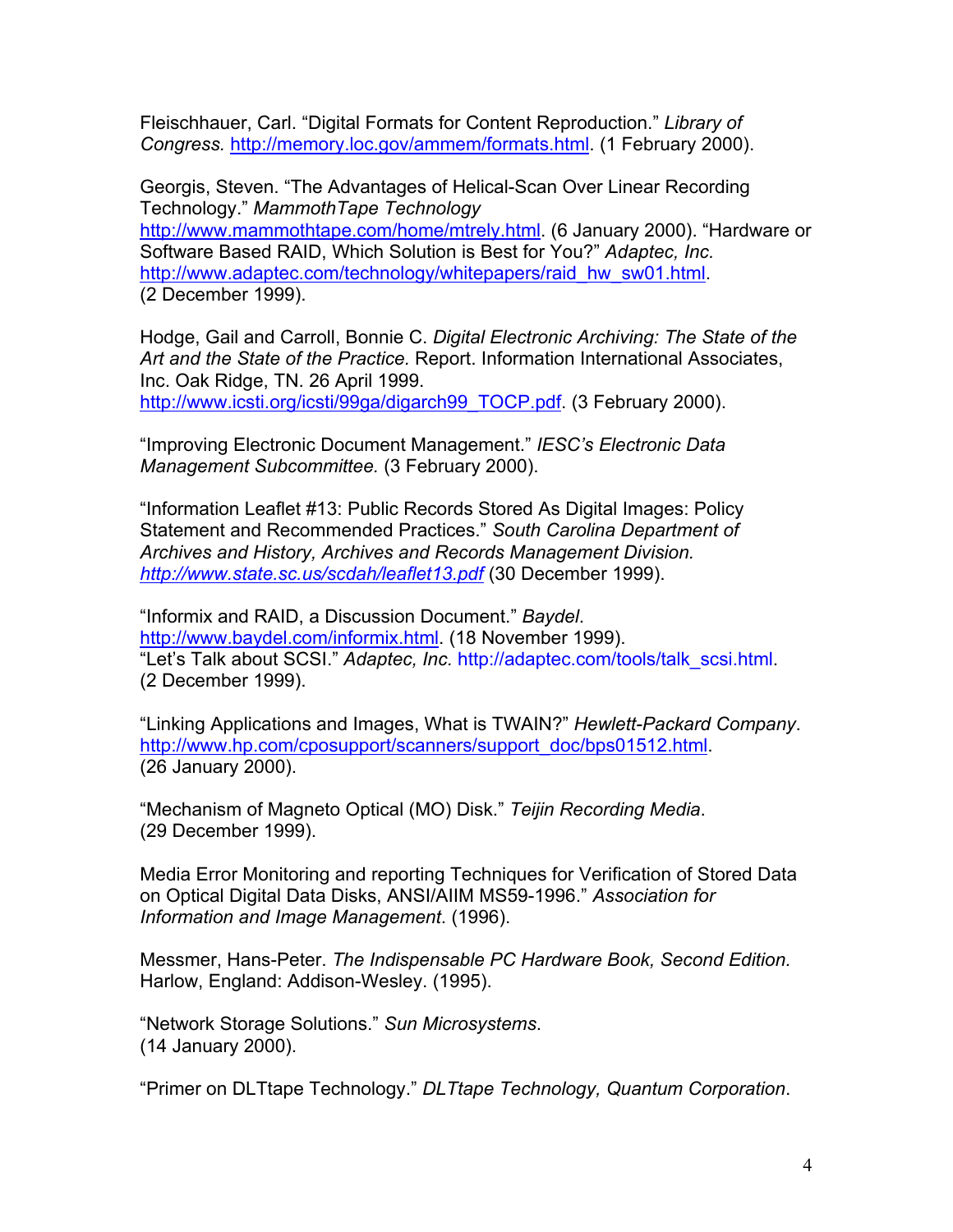(2 January 2000).

"RAID Definitions." *Adjile Systems*. <http://www.adjile.com/raid/definitions/definitions.htm> (18 November 1999).

"RAID Overview." *Ciprico, Inc.* <http://www.ciprico.com/raid.htm>. (18 November 1999).

"RAID Tutorial." *Baydel*. <http://www.baydel.com/tutorial.html> (18 November 1999).

Sandgren, Mattias and Markus Westergren. "SCSI and IDE, Overview and Comparison." *Institute of Computer Science, Ume* å *Unviersity*. [http://www.acc.umu.se/~sagge/scsi\\_ide/](http://www.acc.umu.se/~sagge/scsi_ide/) (18 January 2000).

"Technical Recommendations for Digital Imaging Projects." *Image Quality Working* 

*Group of ArchivesCom; a joint Libraries/AcIS committee*. <http://www.columbia.edu/acis/dl/imagespec.html>. (10 January 2000).

#### **System Implementation**

"Admissibility of Documents Stored on Optical Imaging Systems in Legal Proceedings." Records Management Quarterly. October 1995. Vol. 29 Issue 4: 46-52.

AIIM TR21-1991. "Recommendations for the Identifying Information to be Placed on Write-Once-Read-Many (WORM) and Rewritable Optical Disk (OD) Cartridge Label(s) and Optical Disk Cartridge Packaging (Shipping Containers)." *Association for Information and Image Management*. (1991).

AIIM TR27-1996. "Technical Report for Electronic Imaging Request for Proposal (RFP) Guidelines." *Association for Information and Image Management*. (1996).

AIIM TR28-1991. "The Expungement of Information Recorded on Optical Write-Once-Read-Many (WORM) Systems." *Association for Information and Image Management*. (1991).

AIIM TR31-1992. "Performance Guideline for the Legal Acceptance of Records Produced by Information Technology Systems; Part I: Performance Guideline for Admissibility of Records Produced by Information Technology Systems as Evidence." *Association for Information and Image Management*. (1992).

AIIM TR31-1993. "Performance Guideline for the Legal Acceptance of Records Produced by Information Technology Systems; Part II: Performance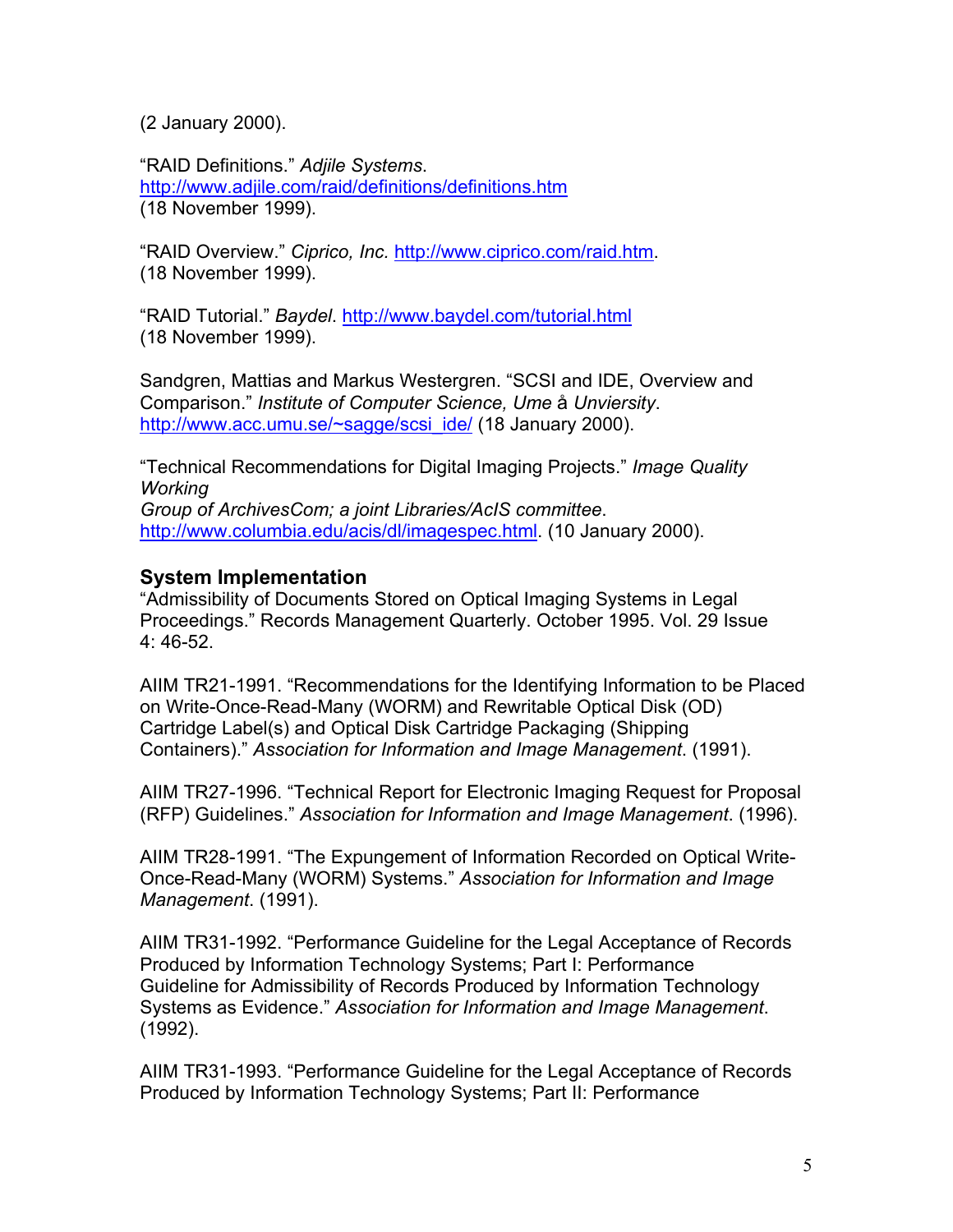Guideline for the Acceptance by Government Agencies of Records Produced by Information Technology Systems." *Association for Information and Image Management* (1993).

AIIM TR31-1994. "Performance Guideline for the Legal Acceptance of Records Produced by Information Technology Systems; Part III: Implementation of the Performance Guideline for the Legal Acceptance of Records Produced by Information Technology Systems." *Association for Information and Image Management*. (1994).

AIIM TR31-1994 "Performance Guideline for the Legal Acceptance of Records Produced by Information Technology Systems; Part IV: Model Act and Rule." *Association for Information and Image Management*. (1994).

ANSI/AIIM MS44-1988 (R1993). "Recommended Practice for Quality Control of Image Scanners." *Association for Information and Image Management*. (1993).

ANSI/AIIM MS52-1991."Recommended Practice for the Requirements and Characteristics of Documents Intended for Optical Scanning,." *Association for Information and Image Management*. (1991).

ANSI/AIIM TR15-1997. "Planning Considerations Addressing Preparation of Documents for Image Capture." *Association for Information and Image Management*. (1997).

ANSI/AIIM TR25-1995. "The Use of Optical Disks for Public Records," *Association for Information and Image Management*. (1995).

ANSI/AIIM TR31-1992 (R1999)."Part 1: Evidence." *Association for Information and Image Management*. (1999).

ANSI/AIIM TR31-1993 (R1999)."Part 2: Acceptance by Government Agencies." *Association for Information and Image Management*. (1999).

ANSI/AIIM TR31/3-1994 (R1999). "Part 3: Implementation." *Association for Information and Image Management*. (1999).

ANSI/AIIM TR33-1996. "Guidelines for the Use of Media Error Monitoring and Reporting Techniques for the Verification of Stored Data on Optical Digital Data Disks." *Association for Information and Image Management*. (1996).

ANSI/AIIM TR33-1998. "Selecting an Appropriate Image Compression Method to Match User Requirements." *Association for Information and Image Management*. (1998).

ANSI/AIIM TR34-1996. "Sampling Procedures for Inspection by Attributes of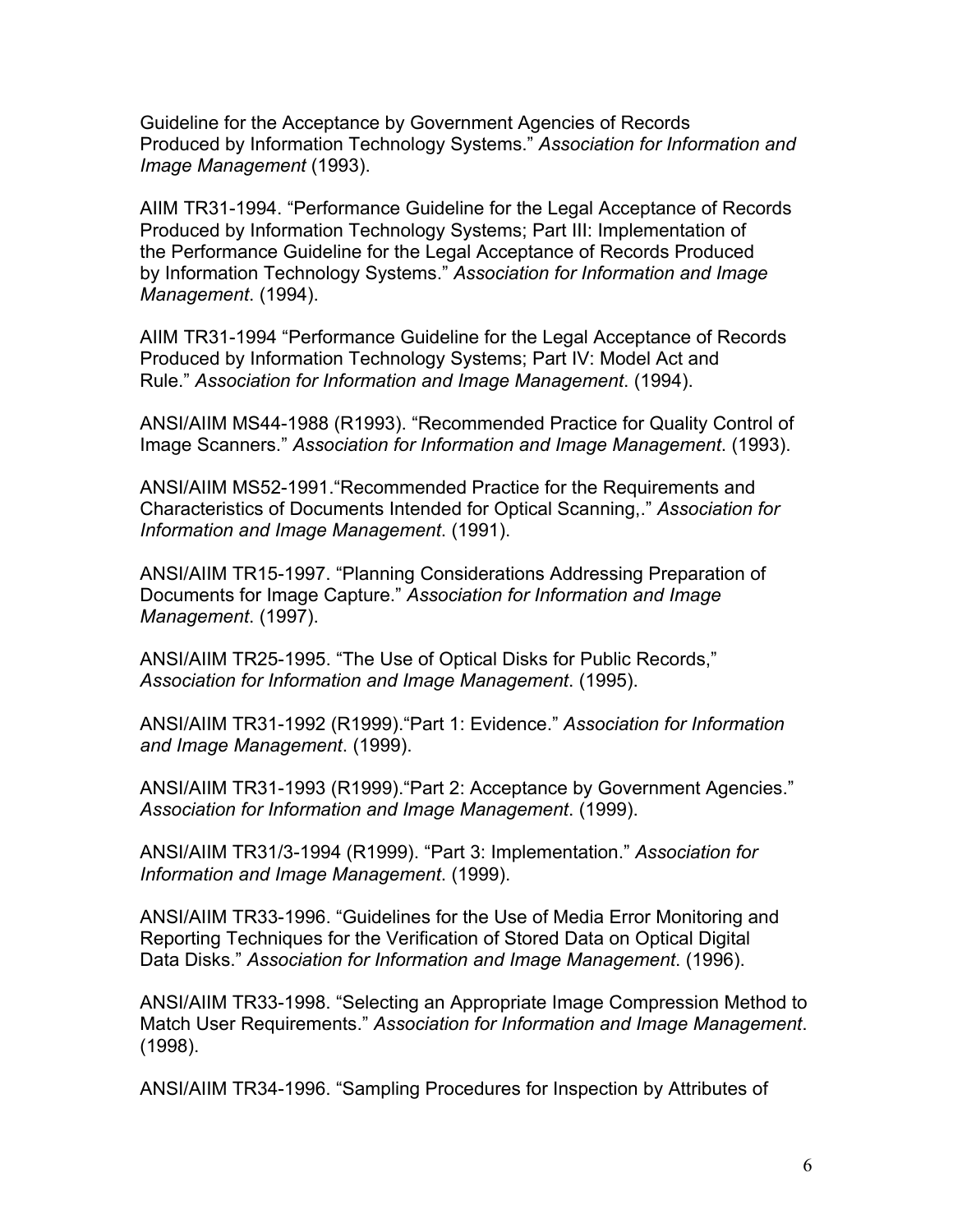Images in Electronic Image Management (EIM) and Micrographics Systems," *Association for Information and Image Management*. (1996).

ANSI/AIIM TR35-1995. "Human and Organizational Issues for Successful EIM System Implementation." *Association for Information and Image Management*. (1995).

ANSI/AIIM TR38-1996. "Identification of Test Images for Document Imaging Applications." *Association for Information and Image Management*. (1996).

ANSI/AIIM TR40-1995. "Suggested Index Fields for Documents in Electronic Image (EIM) Environments." *Association for Information and Image Management*. (1996).

Bullock, Alison. "Preservation of Digital Information: Issues and Current Status." *Information Technology Services, National Library of Canada.* [http://www.nlc](http://www.nlc-bnc.ca/publications/1/p1-259-e.html)[bnc.ca/publications/1/p1-259-e.html](http://www.nlc-bnc.ca/publications/1/p1-259-e.html) (25 January 2000).

"Document Imaging: An Implementation Workbook." *Rheinner Guides*. [http://www.techinfocenter.com](http://www.techinfocenter.com/) (15 October 1998).

Conway, Paul. "Preservation in the Digital World." *Council on Library and Information Resources.* <http://www.clir.org/pubs/reports/conway2/index.html>. (10 January 2000).

——. "The Relevance of Preservation in a Digital World." *Technical Leaflet, Section 5, Leaflet 5.* Ogden, Sherelyn. *Preservation of Library & Archival Materials: A Manual.* 3rd ed. Northeast Document Conservation Center; Andover, MA.1999. [http://www.nedcc.org/plam3/index5.htm.](http://www.nedcc.org/plam3/index5.htm) (29 December 1999).

*The Digital Dilemma: Intellectual Property in the Information Age.* National Academy of Science; Washington D.C. 2000. [http://books.nap.edu/html/digital\\_dilemma/index.html.](http://books.nap.edu/html/digital_dilemma/index.html) (1 February 2000).

"Functional Requirements for Evidence in Recordkeeping*.*" *University of Pittsburgh School of Informational Sciences*. <http://www.lis.pitt.edu/~nhprc/evidence.html> . (27 December 1999).

"Guidelines for Ensuring the Long-Term Accessibility and Usability of Records Stored as Digital Images." *Government Records Technical Information Series Number 22. New York State Archives and Records Administration*. [http://www.nysarchives.org/a/nysaservices/ns\\_mgr\\_pub22.shtml](http://www.nysarchives.org/a/nysaservices/ns_mgr_pub22.shtml) (16 August 1999).

Kenney, Anne R. "Digital to Microfilm Conversion: A Demonstration Project 1994- 1996; Final Report to the National Endowment for the Humanities PS-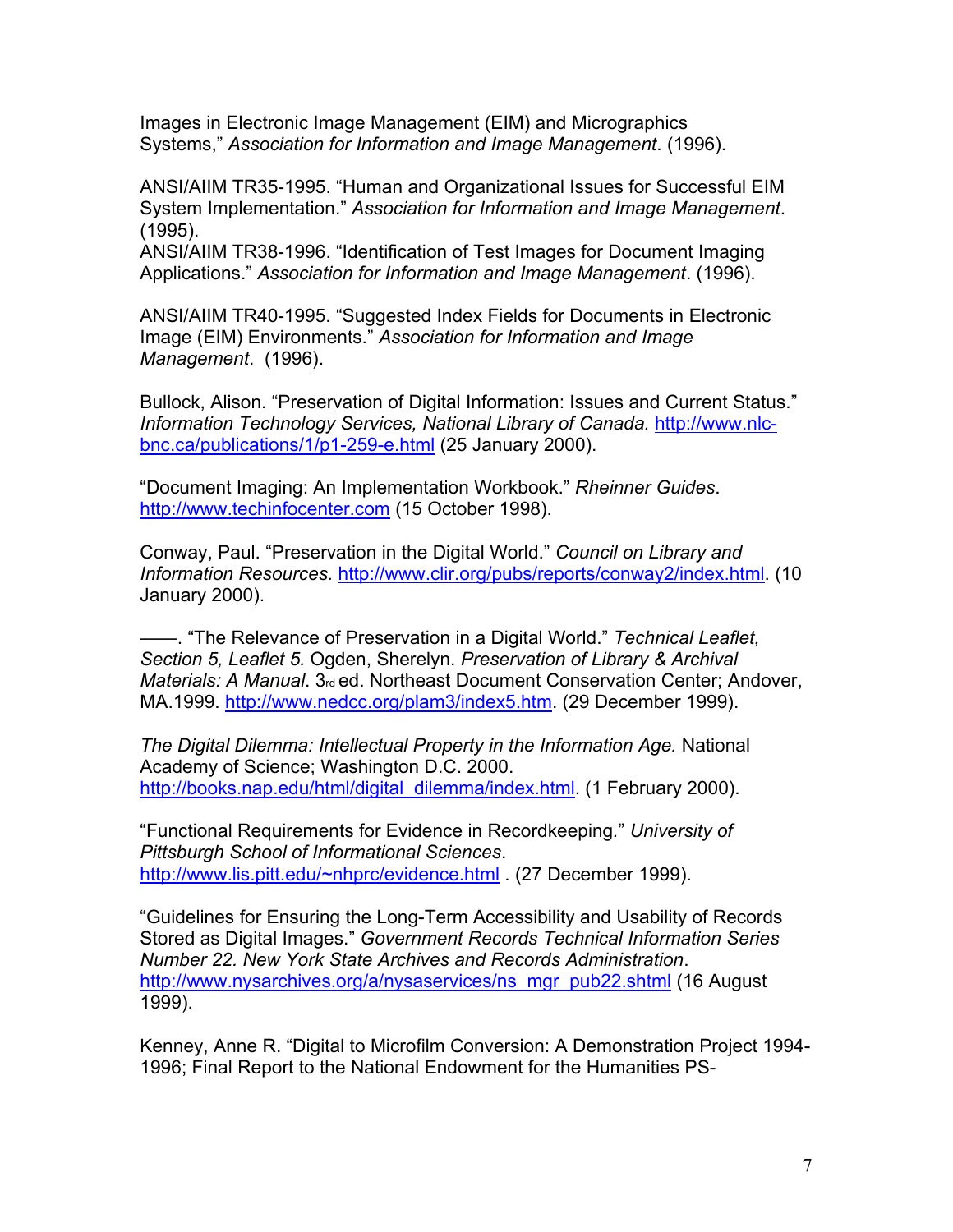20781-94." *Cornell University Library, Department of Preservation and Conservation*. <http://www.library.cornell.edu/preservation/com/comfin.html>.

(2 December 1999).

Kenney, Anne R., and Louis H. Sharpe II with Barbara Berger, Rick Crowhurst, D. Michael Ott, and Allen Quirk. "Illustrated Book Study: Digital Conversion Requirements of Printed Illustrations; Report to the Library of Congress, Preservation Directorate, Contract #" IN97C-22/97CLCCT7021. *Cornell University Library, Department of Preservation and Conservation and Picture Elements Inc.* <http://www.library.cornell.edu/preservation/illbk/ibs.htm>. (2 December 1999).

Kenney, Anne R. and Oya Y. Rieger. "Using Kodak Photo CD Technology for Preservation and Access, A Guide for Librarians, Archivists, and Curators." *Cornell University Library, Department of Preservation and Conservation for New York State Education Department, Program for the Conservation and Preservations of Library Materials*.

[http://www.library.cornell.edu/preservation/kodak/cover.htm.](http://www.library.cornell.edu/preservation/kodak/cover.htm) Ithaca, New York (2 December 1999).

Kenney, Anne R. and Stephen Chapman. *Digital Imaging for Libraries and Archives.* Ithaca, New York: Cornell University Library, Department of Preservation and Conservation. (June 1996).

Lipp, Kelly. "Why Archive is Archive, Backup is Backup and Backup Ain't Archive" *Storage Solutions Specialists, Inc.* (18 November 1999).

"Practical Tools for Electronic Records Management and Preservation." *Paper. Center for Technology in Government.* University at Albany, SUNY. [http://www.ctg.albany.edu/resources/pdfrpwp/mfa\\_toolkit.pdf.](http://www.ctg.albany.edu/resources/pdfrpwp/mfa_toolkit.pdf) (2 February 2000).

"Preserving Digital Information: Final Report and Recommendations." *Research Library Group and Commission on Preservation and Access*. <http://lyra.rlg.org/ArchTF>. (10 January 2000).

Rothenberg, Jeff. "Avoiding Technological Quicksand: Finding a Viable Technical Foundation for Digital Preservation." *Council on Library and Information Resources.* <http://www.clir.org/pubs/reports/rothenberg/contents.html> (11 January 2000).

Skupsky, Donald S. "Applying Records Retention to Electronic Records." *The Information Management Journal*. Vol. 33, no. 3 (July 1999): 28.